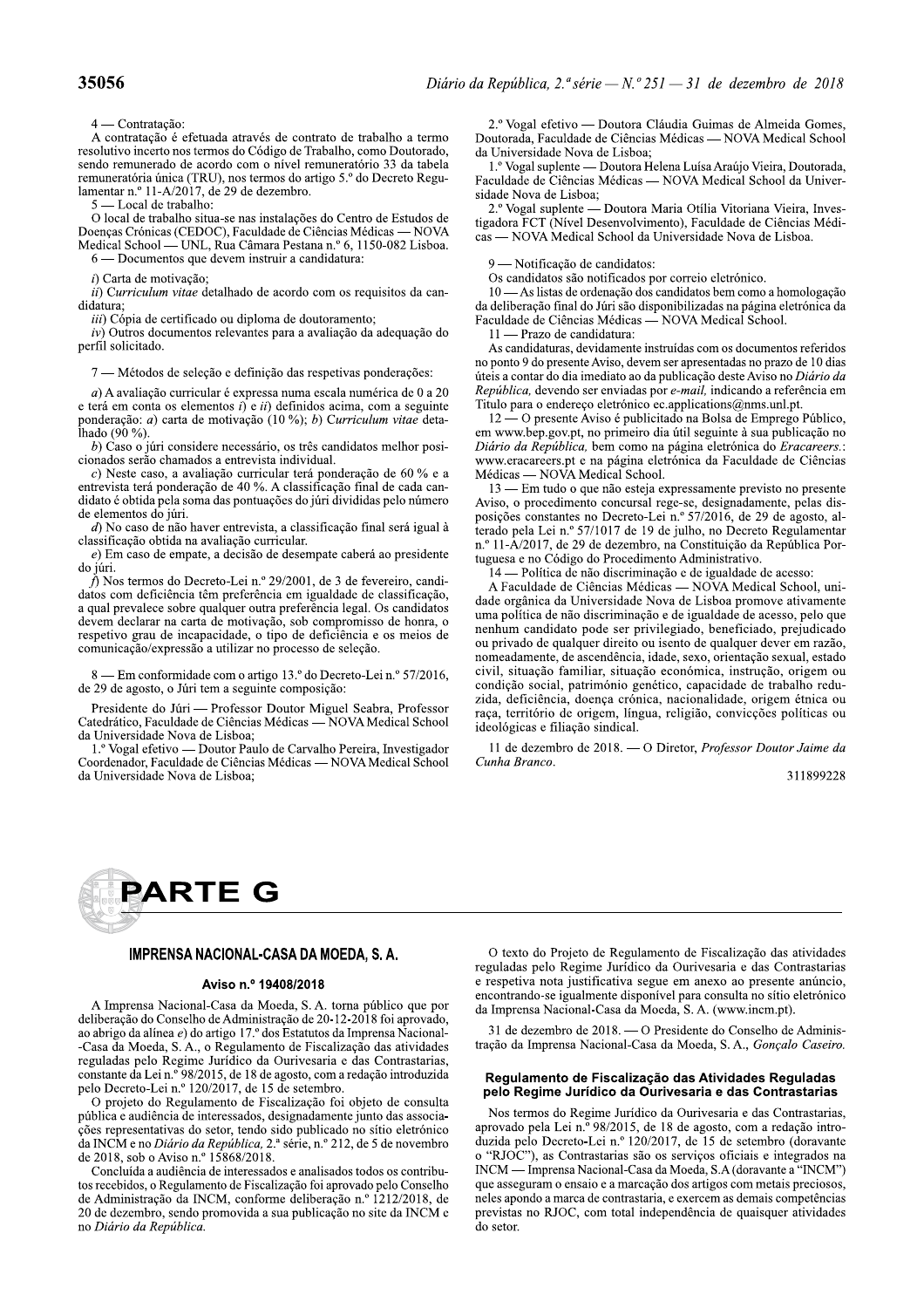As Contrastarias exercem as faculdades inerentes à qualidade de organismo de ensaio e marcação independente, tendo por missão, além do mais, fiscalizar, instruir e decidir os processos contraordenacionais relativos ao ensaio, marcação e títulos de acesso às atividades reguladas pelo RJOC e aplicação das respetivas coimas e sanções acessórias.

O presente Regulamento de Fiscalização foi submetido a consulta pública, no âmbito da qual se procedeu à audiência dos interessados e se analisou os contributos efetuados, sendo o mesmo publicado no site da INCM e no Diário da República.

Assim, tendo em vista o exercício das suas atribuições e competências, nos termos do artigo 5.º/n.º 2, alínea i) do RJOC, o Conselho de Administração da INCM aprovou o seguinte Regulamento de Fiscalização:

# CAPÍTULO I

### Disposições Gerais

# Artigo 1.º Objeto

O presente Regulamento estabelece os procedimentos e critérios para a fiscalização do cumprimento dos direitos e deveres decorrentes do RJOC.

### Artigo 2.º

### **Definicões**

1 — Quando utilizados neste Regulamento, os termos e definições previstos no RJOC têm o significado que lhes é atribuído no referido diploma.

 $2$  — Para efeitos do presente Regulamento, entende-se por:

i) Ação de fiscalização: atividade de acesso, obtenção de dados e averiguação de factos e informações, designadamente, através da apreensão de objetos, por meio de procedimentos e técnicas aplicadas pelo Técnico de Fiscalização, com a finalidade de reunir evidências para aferir do cumprimento de obrigações e conformidades por parte da entidade fiscalizada;

ii) Acesso presencial: modo de acesso, obtenção, recolha e apresentação de dados e informações pertinentes às obrigações da fiscalizada mediante Ação de Fiscalização:

iii) Acesso não presencial: modo de acesso, obtenção, recolha e apresentação de dados e informações pertinentes às obrigações da entidade fiscalizada mediante a expedição de pedido de informações, ofícios e/ou outras formas que não caracterizem os modos de Acesso Presencial:

 $iv$ ) Técnico de fiscalização: trabalhador das Contrastarias que executa ações de fiscalização e os inerentes procedimentos;

 $\nu$ ) Apreensão: ato em que o Técnico de Fiscalização apreende bens ou produtos;

vi) Auto de Noticia: documento lavrado pelo Técnico de Fiscalização que descreve o fato ou ato constitutivo da infração, as normas violadas e a correspondente sanção;

vii) Cartão de Identificação: documento pessoal e intransmissível de identificação do Técnico de Fiscalização ao serviço da INCM para utilização exclusiva em ação de fiscalização;

viii) Contrastaria: serviços oficiais integrados na INCM, sem prejuízo da sua total independência face à gestão desta;

 $ix$ ) INCM: Imprensa Nacional-Casa da Moeda, S. A.;

 $x)$  Procedimentos de Fiscalização: técnicas padronizadas de investigação utilizadas para verificar o cumprimento de obrigações e conformidades por parte da fiscalizada;

xi) Relatório de Fiscalização: documento emitido pelo Técnico de Fiscalização que descreve o objetivo e o âmbito da ação de fiscalização, os procedimentos aplicados, as análises efetuadas, os resultados obtidos e, no caso de existência de Infração, o facto e/ou o ato constitutivo da Infração, com a indicação das leis, regulamentos e normas aplicáveis e as sanções previstas;

xii) Requerimento de Informações: documento expedido pela INCM por meio do qual são solicitados dados e informações pertinentes às obrigações da fiscalizada.

### Artigo 3.º

### Âmbito de aplicação

1 - As atividades de fiscalização das Contrastarias relativas ao ensaio, marcação e títulos de acesso à atividade, abrangem todas as pessoas singulares e coletivas que exerçam atividades sujeitas ao RJOC no território português, independentemente da nacionalidade ou sede das mesmas.

2 — Encontram-se sujeitas ao presente Regulamento, designadamente, as seguintes entidades e atividades reguladas pelo RJOC

a) Setores da indústria e do comércio de artigos com metais preciosos:

b) Artistas;

 $c)$  Prestamistas que expõem e vendem ao público artigos com metal precioso usado, adquiridos em leilão para venda das coisas dadas em penhor;

d) Operadores de vendas automáticas de artigos com metal precioso, por catálogo, em feiras ou por meio eletrónico;

 $e$ ) Vendas em leilão de artigos com metal precioso usados, com excecão daqueles que comprovadamente tenham mais de 50 anos:

f) Atividades profissionais de responsável de ensaiador — fundidor de metais preciosos e de avaliador de artigos com metais preciosos e de materiais gemológicos;

g) Qualquer outra atividade industrial, comercial, de importação ou de exportação relativa a artigos com metais preciosos.

### Artigo 4.º

### Deveres de cooperação das pessoas investigadas e dos organismos estatais

1 - Todas as pessoas singulares ou coletivas, independentemente da sua natureza pública ou privada, ou nacionalidade, que pretendam exercer ou exercam presentemente atividades reguladas pelo RJOC, estão vinculadas aos deveres de informação e cooperação para com as Contrastarias, conforme previsto no n.º 6 do artigo  $95.6$  do RJOC.

 $2 - 0$ s deveres referidos no número anterior incluem, nomeadamente. a prestação de todas as informações e a concessão do direito de acesso necessários para permitir às Contrastarias desenvolver as suas atividades inspetivas, com a periodicidade e com a urgência que forem exigidas pelos Técnicos de Fiscalização.

- Todos os titulares de cargos sociais, representantes e trabalhadores das pessoas coletivas inspecionadas têm o dever de prestar, nos prazos estabelecidos, todas as informações e cooperação que forem solicitadas pelos Técnicos de Fiscalização.

4 — No desempenho da sua missão, e nos termos previstos no presente regulamento, os Técnicos de Fiscalização podem solicitar a cooperação de serviços e organismos estatais, na forma que considerarem necessária, incluindo a afetação de pessoal Técnico para acompanhar as ações de fiscalização e colher e analisar amostras e exemplares.

- Em caso de risco ou ameaça para a segurança dos Técnicos de  $5 -$ Fiscalização ou de risco ou ameaça de perturbação das atividades de Fiscalização, os Técnicos de Fiscalização podem solicitar a intervenção e assistência das autoridades policiais.

6 — Sem prejuízo das competências próprias, as Contrastarias colaboram com a ASAE, com a Autoridade Tributária, com a Polícia Judiciária e com as autoridades policiais no âmbito da aplicação do RJOC.

### Artigo 5.º

### Âmbito de intervenção

1 — No exercício dos seus poderes de fiscalização, cabe às Contrastarias, nomeadamente:

 $a)$  Assegurar a fiscalização, instrução e decisão dos processos relativos às contraordenações por violação do RJOC, no âmbito das respetivas competências:

b) Realizar investigações e inspeções, preparar os respetivos relatórios e recomendações com as correspondentes conclusões, bem como realizar outras ações de fiscalização das entidades envolvidas nas atividades de Contrastarias;

 $c)$  Conduzir investigações, inquéritos e averiguações às entidades abrangidas pelas suas competências de fiscalização, bem como propor ao Diretor das Contrastarias a aplicação de sanções administrativas pela violação do RJOC;

 $d$ ) Conduzir ações de fiscalização de forma a analisar e examinar os registos e as atividades desenvolvidas, com o objetivo de assegurar a conformidade com as regras e práticas operacionais estabelecidas e recomendar as mudanças necessárias nos sistemas de controlo, práticas e procedimentos;

e) Implementar programas que visem a promoção e divulgação pública de atividades relacionadas com as boas práticas do setor;

f) Assegurar, no âmbito da sua missão, a articulação e ligação com organismos congéneres internacionais;

g) Apreender, em observância do disposto nos artigos 19.º e 20.º do presente Regulamento, artigos que possam ser utilizados como meio de prova, em processos de infração ao RJOC;

h) Proceder à retirada imediata de artigos de mercado, observando-se o RJOC, o presente Regulamento e o disposto no Regulamento (CE) n.º 764/2008, do Parlamento Europeu e do Conselho, de 9 de julho de 2008, nas situações previstas no artigo 93.º /n.º 4 do RJOC:

i) Exercer as demais funções e competências que lhe forem atribuídas por lei ou regulamento, bem como outras funções e competências que derivem das competências e responsabilidades acima referidas, ou que as prossigam.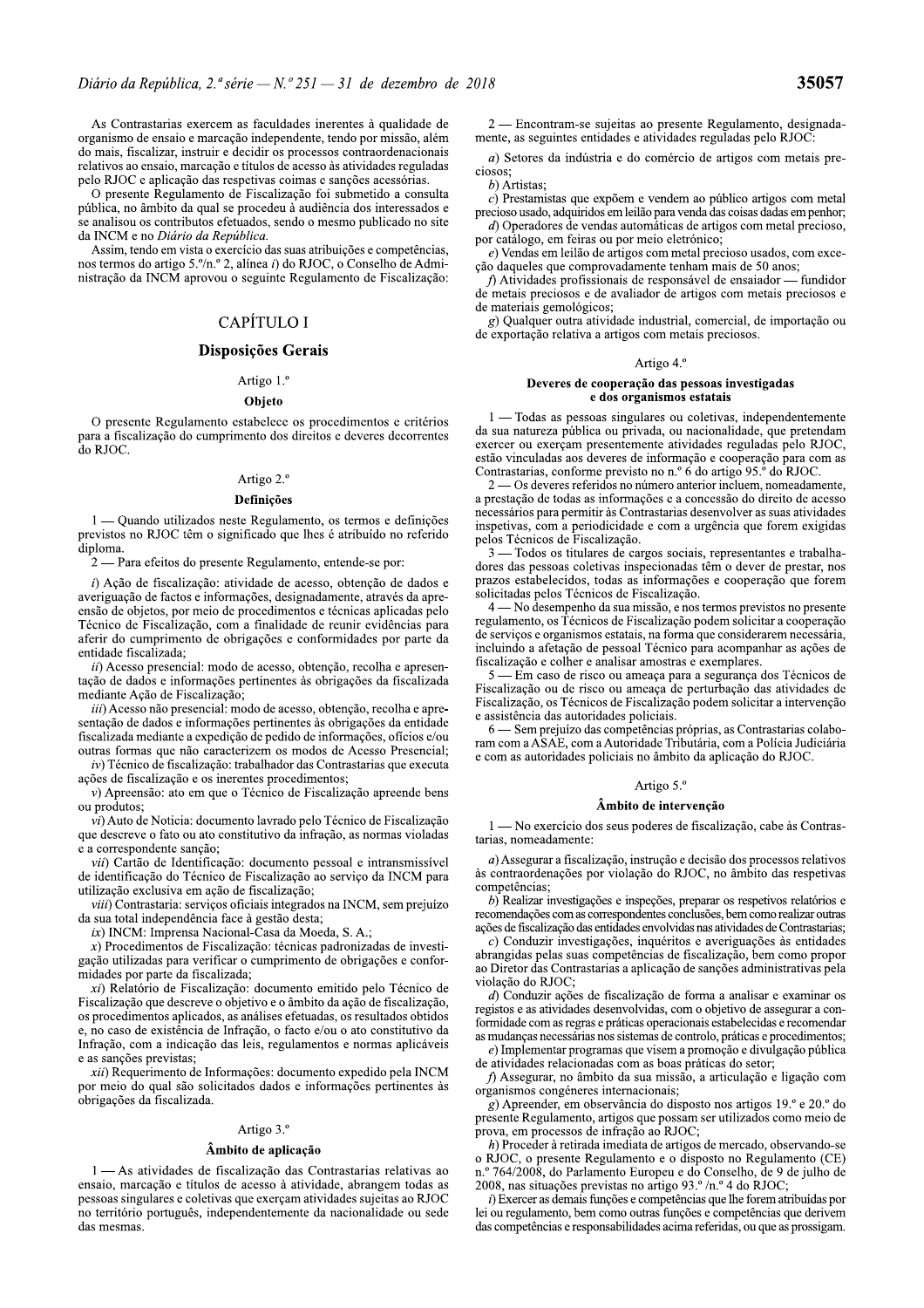**35058**<br>
2—No exercício dos seus poderes de fiscalização e instrução, compreviamente à aplicação da decisão final condenatória, salvo se esse<br>
pete, nomeadamente, às Contrastarias:<br>
a) Inquirir e recolher depoimentos dos

 $e$ ) Preparar e executar todas as ações necessárias para a investigação e punição das infrações administrativas referidas em participações ou autos de notícia de infração.

# CAPÍTULO II

# Da Fiscalização

### SECCÃO I

# Aspetos Gerais

### Artigo 6.º

### Objetivo da Fiscalização

 $1 - A$  fiscalização destina-se a verificar o cumprimento das obrigações e conformidades decorrentes de leis, regulamentos e demais normas aplicáveis por parte das pessoas singulares ou coletivas, independentemente da sua natureza pública ou privada, ou nacionalidade, que exerçam atividades sujeitas ao RJOC.

 $2 - A$  Fiscalização destina-se a verificar o cumprimento das obrigações decorrentes, designadamente:

 $a)$  Do RJOC:

 $\overrightarrow{b}$ ) Da Convenção sobre Controle e Marcação de Artigos de Metais Preciosos:

 $c)$  Do Regulamento (CE) n.º 764/2008, que estabelece procedimentos para a aplicação de certas regras técnicas nacionais a produtos legalmente comercializados noutro Estado-Membro

 $d$ ) Dos regulamentos e demais normas aplicáveis.

### Artigo 7.º

### Princípios Gerais

 $1 - A$  fiscalização realiza-se com independência, imparcialidade e legalidade, observando o interesse público e os direitos das entidades fiscalizadas, dos usuários e dos terceiros relacionados.

 $2$  — O desempenho das atividades de fiscalização nos termos previstos no RJOC e no presente regulamento rege-se, designadamente, pelos seguintes princípios gerais:

 $a)$  Princípio da legalidade, nos termos do qual, no exercício das suas atribuições, as Contrastarias atuam em obediência à lei e ao direito, dentro dos limites dos poderes que lhes forem conferidos e em conformidade com os respetivos fins:

 $b)$  Princípio da prossecução do interesse público e da proteção dos direitos e interesses dos interessados;

 $c)$  Princípio da boa administração, devendo as Contrastarias pautar-se por critérios de eficiência, economicistas e de celeridade;

 $d$ ) Princípio da proporcionalidade, devendo, no exercício das suas competências e atividades de fiscalização e investigação, os Técnicos de Fiscalização utilizar e implementar procedimentos equilibrados e proporcionais tendo em conta a finalidade das ações desenvolvidas;

 $\vec{e}$ ) Princípio da imparcialidade, devendo as Contrastarias tratar de forma imparcial aqueles que com ela entrem em relação, designadamente considerando com objetividade todos e apenas os interesses relevantes no contexto decisório:

f) Princípio da colaboração com os particulares, designadamente prestando as informações e os esclarecimentos de que razoavelmente careçam;

g) Princípio da participação, assegurando a participação dos interessados na formação das decisões que lhes digam respeito, designadamente através da respetiva audiência prévia e direito de pronúncia, nos termos da lei:

 $h$ ) Princípio da proteção dos dados pessoais, assegurando aos particulares o direito à proteção dos seus dados pessoais e comerciais, nos termos da lei;

 $i)$  Princípio do contraditório, devendo as Contrastarias assegurar que a pessoa singular ou coletiva sob investigação pode apresentar livremente todas as explicações que considerar necessárias ou pertinentes previamente à aplicação da decisão final condenatória, salvo se esse procedimento puder comprometer os objetivos da fiscalização.

# SECÇÃO II

# Organização

# Artigo 8.º

### Planeamento das Atividades de Fiscalização

As prioridades, atividades e recursos necessários para atingir os objetivos e metas da fiscalização são aprovados pelo Conselho de Adminis-The seconds are considered as Arividades de Fiscalização<br>
sa de recolha Artigo 8.º<br>
que verificar;<br>
providades, atividades e recursos necessários para atingir os objetivos e metas da fiscalização são aprovados pelo Consel

 $2-0$  processo de elaboração do Plano Anual de Fiscalização é proposto e coordenado pelo Diretor da Contrastaria e é orientado para resultados, segundo os princípios de eficiência, eficácia e efetividade.

3 — O Plano Anual de Fiscalização é aprovado até ao final do ano anterior ao da sua execução.<br>4 — O Diretor da Contrastaria pode propor ao Conselho de Admi-

as nobri<br>
e) Outros elementos considerados necessários.<br>
e) Outros elementos considerados necessários.<br>
en interactions considerados necessários.<br>
interactions are conclenado pelo Diretor da Contrastaria e é orientado par

- 
- 
- $d$ ) Áreas em que foram detetadas mais infrações;
- e) Recomendações para melhorar o setor da Contrastaria; e
- $\hat{A}$  Outras informações consideradas relevantes.

 $4$  — Os servicos das Contrastarias, caso o entendam conveniente. disponibilizam ao público os elementos essenciais das conclusões constantes do Relatório de Fiscalização.

# SECCÃO III

### Procedimentos

# Artigo 11.º

### Instruções e procedimentos de fiscalização

As instruções e procedimentos de fiscalização constituem o conjunto de regras, métodos, rotinas e técnicas utilizadas para disciplinar a operacionalidade da fiscalização das Contrastarias, cabendo a sua aprovação ao Diretor das Contrastarias, observado o disposto neste Regulamento.

### Artigo 12.º

### Procedimentos de fiscalização

- Os procedimentos de fiscalização são as técnicas padronizadas de investigação utilizadas para verificar o cumprimento de obrigações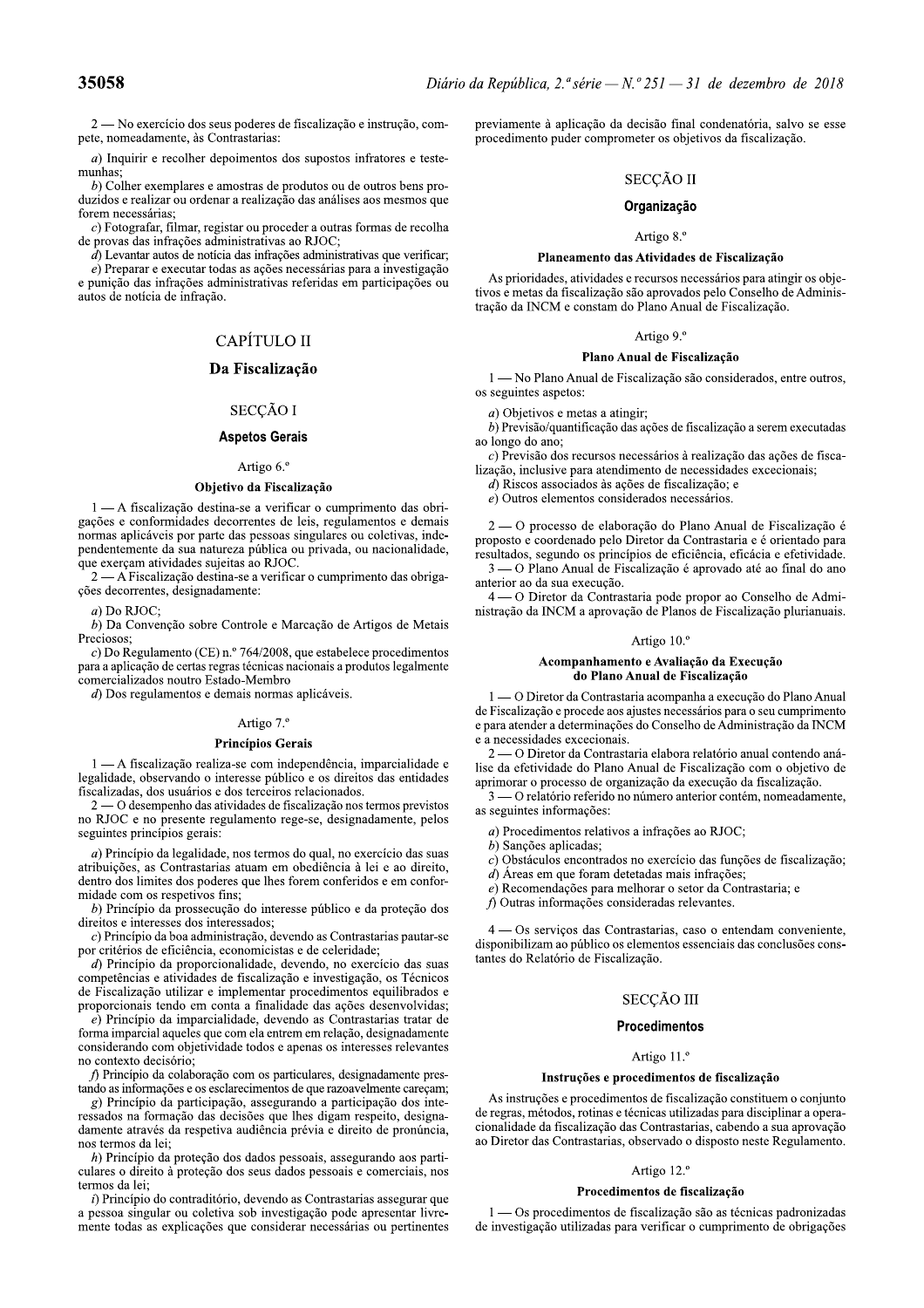e conformidades por parte das entidades fiscalizadas, podendo ser realizados, entre outros métodos, por:

a) Averiguação;

 $h$  Ensaio

 $c)$  Vistoria e inspeção.

2 — Cabe ao Técnico de Fiscalização determinar os procedimentos de fiscalização a adotar, bem como a extensão, profundidade, conveniência e oportunidade na obtenção dos dados e das informações necessários para a realização da Ação de Fiscalização.

### Artigo 13.º

### Tipos de ações de fiscalização

### 1 — A fiscalização pode ser realizada pelos seguintes modos:

a) Ações de fiscalização presencial, por via da qual o Técnico de Fiscalização acede às instalações abertas ao público em que se proceda à compra e venda de artigos com metal precioso;

b) Ações de fiscalização não presencial, por via de ofício de solicitação de informações ou outras formas que não caracterizem o modo de acesso presencial

 $c)$  Ações de consulta das relações completas com os registos de compra e venda dos artigos com metais preciosos usados, junto dos departamentos da Polícia Judiciária e demais autoridades, conforme previsto no n.º 7 do artigo 66.º do RJOC.

2 — A ação de fiscalização compreende todos os atos e procedimentos necessários para determinar a existência de uma infração administrativa, os seus agentes e a respetiva responsabilidade, assim como para descobrir e recolher provas capazes de fundamentar a decisão a proferir no respetivo processo de contraordenação, incluindo a aplicação de uma coima ou sanção acessória nos casos em que a infração seja confirmada, ou o arquivamento do processo quando a infração não seja confirmada.

### Artigo 14.º

### Relatórios de inspeção

1 - Todos os atos e procedimentos relativos à recolha, tratamento e manutenção de provas são registados por escrito, podendo o registo consistir num breve sumário dos elementos recolhidos e do eventual tratamento ou processamento dos mesmos.

- As Contrastarias comunicam às autoridades competentes qualquer ameaça ou violação do disposto nas leis e regulamentos que tenha conhecimento em virtude do exercício das suas funções e cujo tratamento não esteja no âmbito das suas competências.

### Artigo 15.º

### Autos de notícia

1 — As Contrastarias levantam auto de notícia quando, no exercício das suas funções e competências, os Técnicos de Fiscalização verificarem, ainda que por forma não imediata, qualquer violação às normas do RJOC, o qual serve de meio de prova das ocorrências verificadas.

 $2 -$ - O auto de notícia referido no número anterior deve, sempre que possível, mencionar:

 $a)$  Os factos que constituem a infração e as disposições legais violadas:

b) A data, a hora, o local e as circunstâncias em que a infração foi cometida ou detetada;

 $c$ ) No caso de a infração ser praticada por pessoa singular, os elementos de identificação do infrator e da sua residência;

 $d$ ) No caso de a infração ser praticada por pessoa coletiva ou equiparada, os seus elementos de identificação, nomeadamente a sua sede, identificação e residência dos respetivos representantes legais;

e) A identificação e residência das testemunhas, se aplicável

f) Nome, categoria profissional e assinatura do Técnico de Fiscalização.

### **SECCÃO IV**

### Procedimentos de fiscalização

### Artigo 16.º

### Garantias relativas à execução de ações de fiscalização

No exercício das suas funções, os Técnicos de Fiscalização têm, entre outros, os seguintes direitos:

 $a)$  Direito de acesso a estabelecimentos e locais de qualquer entidade pública ou privada nos quais, ou através dos quais, sejam, ou se suspeite que sejam, exercidas atividades sujeitas ao RJOC, no momento e pelo período que forem considerados convenientes para o exercício dos seus deveres de inspeção, acompanhamento e fiscalização;

b) Solicitar quaisquer documentos comprovativos das compras e vendas realizadas e proceder à sua apreensão, se necessário;

 $c$ ) Examinar, consultar e incluir nos autos os livros, documentos, registos, ficheiros e outros dados que considerarem relevantes, que estiverem em poder das pessoas singulares ou coletivas, objeto de inspeção;

 $d)$  Apreender, em observância do disposto nos artigos 19.º e 20.º do Regulamento, artigos que possam ser utilizados como meio de prova, em cujo caso levantam o correspondente auto;

 $e)$  Confirmar a existência no local de venda de lupa e balança, sujeita a controlo metrológico, nos termos do disposto na legislação aplicável e a sua disponibilidade;

f) Realizar testes a materiais de forma a averiguar a sua adequação às atividades realizadas ou propostas;

 $g$ ) Solicitar a cooperação das autoridades policiais se for negado o acesso, ou em caso de obstrução à inspeção ou de risco para a sua integridade ou segurança;

 $h$ ) Requerer a adoção de medidas preventivas que considerem essenciais para assegurar que a prova não é adulterada, nos termos do disposto no Código de Processo Penal, sempre que o considerem necessário;

i) Promover, isoladamente ou com o auxílio das autoridades policiais ou administrativas, as notificações necessárias para realizar a inspeção; e

 $\hat{j}$ ) Tomar as demais medidas que forem consideradas necessárias ou adequadas para assegurar que o agente sujeito a Ação de Fiscalização evite praticar, cesse de praticar ou pratique determinado ato, ou para de qualquer outro modo evitar a violação do RJOC, nos termos da lei aplicável.

### Artigo 17.º

# Direito de acesso

1 - Aos Técnicos de Fiscalização, no exercício das suas funções inspetivas, de acompanhamento ou fiscalização, é facultada a entrada livre nas instalações abertas ao público em que se proceda à compra e/ou venda de artigos com metal precioso, em horário de funcionamento, de modo a proceder a diligências no âmbito das suas atribuições.

 $-\dot{O}s$  responsáveis pelas instalações referidas no número anterior são obrigados a facultar a entrada e a permanência aos Técnicos de Fiscalização e a apresentar-lhes a documentação, livros, registos e quaisquer outros elementos que lhes forem exigidos, bem como a prestar-lhes as informações por estes solicitadas.

### Artigo 18.º

### Poderes gerais durante o acesso

Para efeitos de supervisionar e assegurar o cumprimento do presente Regulamento, o Técnico de Fiscalização pode, aquando do acesso ao local em questão:

 $a)$  Realizar buscas em qualquer parte do local;

b) Inspecionar ou analisar qualquer objeto sujeito ao RJOC;

 $c$ ) Retirar um objeto ou uma amostra encontrada no local para análise ou ensaio;

 $d$ ) Copiar documentos;

 $e$ ) Verificar os requisitos de exercício da atividade;

 $f$ ) Introduzir no local as pessoas, equipamento e materiais de que necessitar, segundo critérios de razoabilidade, para exercer qualquer uma das competências previstas no presente regulamento;

 $g$ ) Exigir que qualquer pessoa que se encontre no local lhe preste assistência razoável para lhe permitir exercer as suas competências;

h) Inquirir qualquer pessoa que se encontre no local e recolher os respetivos depoimentos que forem necessários para lhe permitir determinar se foi, está a ser, ou irá ser cometida uma infração administrativa;

i) Tomar as medidas que forem necessárias para impedir o desaparecimento ou destruição de provas.

### Artigo 19.º

### Apreensão de objetos

1 — Podem ser provisoriamente apreendidos pelas Contrastarias os objetos que serviram ou estavam destinados a servir para a prática de uma infração ao RJOC, ou que foram produzidos pela prática de uma infração ao RJOC e quaisquer outros suscetíveis de servir de prova, constituindo-se, a various de la depositário dos bens provisoriamente apreendidos.<br>
2 — Após a apreensão de um objeto, o Técnico de Fiscalização pode optar por:

a) Removê-lo da sua localização inicial;

 $b)$  Mantê-lo no mesmo local, adotando as medidas que forem razoáveis para restringir o acesso ao mesmo no futuro.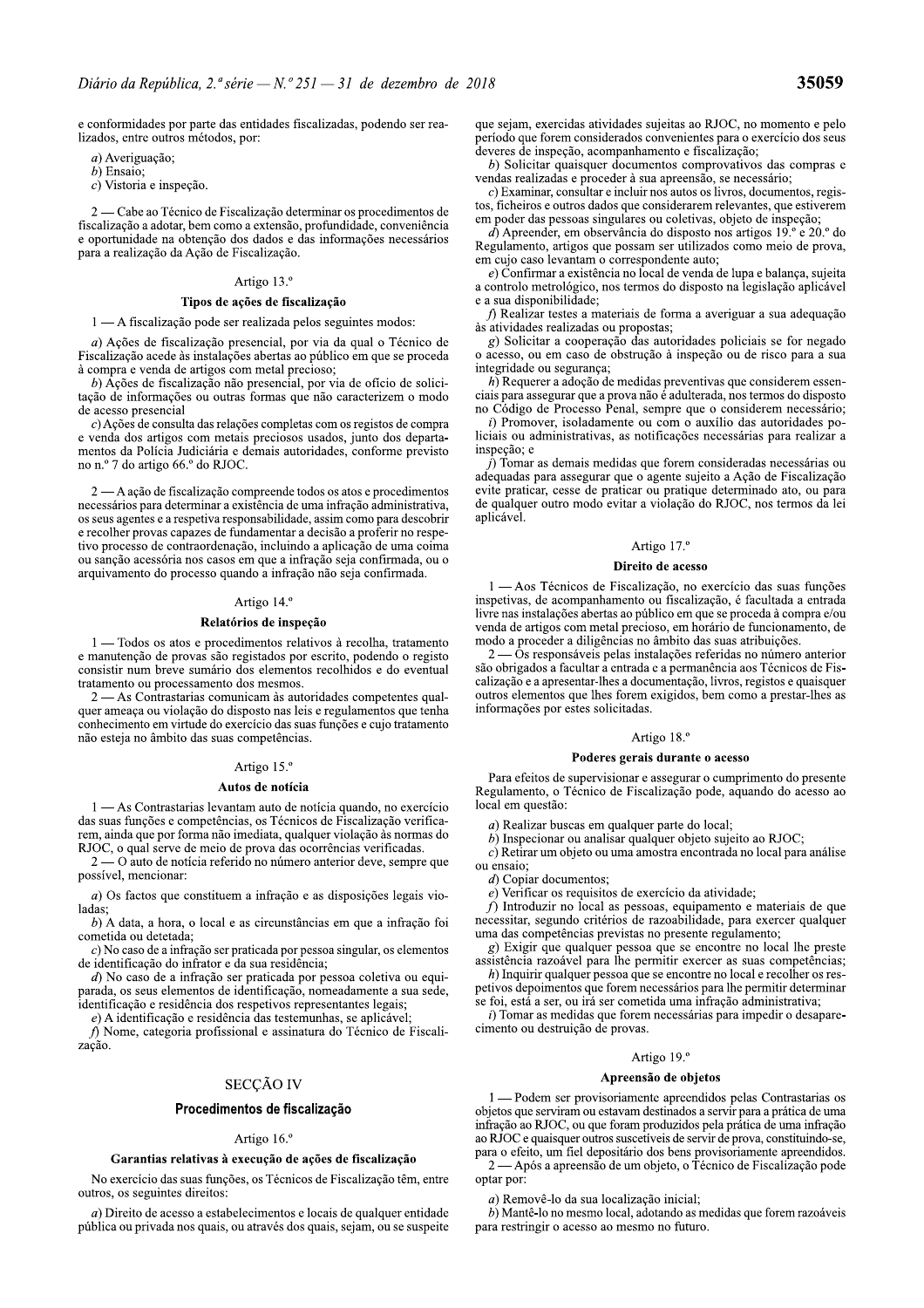restringir o acesso ao mesmo.

 $5-\text{No}$  caso referido na alínea b) do n.º 3, o Técnico de Fiscalização notifica, por escrito, o detentor do objeto ou o fiel depositário do mesmo, podendo igualmente efetuar um pedido verbal, contanto que seja posteriormente efetuada uma notificação escrita com a maior brevidade possível.

 $6$   $-$  O detentor do objeto ou o fiel depositário do mesmo deve, a expensas suas, respeitar o pedido do Técnico de Fiscalização.

 $\overline{Z}$  Sempre que proceda à apreensão de objetos, é elaborado auto de apreensão pelo Técnico de Fiscalização, do qual conste a identificação  $\overrightarrow{3}$ o fiel depositário dos bens apreendidos e a descrição dos bens apreendidos, o qual serve como prova da receção do objeto apreendido ou das medidas realizadas ou ordenadas ao abrigo do presente artigo.

 $8$  — Os objetos apreendidos nos termos do número anterior são restituídos logo que se tornar desnecessária a apreensão para efeitos de prova, salvo se a Contrastaria pretender declará-los como perdidos.

9 — Em qualquer caso, os objetos apreendidos são restituídos logo que a decisão condenatória se torne definitiva ou transite em julgado, salvo se tiverem sido declarados perdidos, nos termos da lei.

### Artigo  $20.$ <sup>o</sup>

### Apreensão de objetos legalmente comercializados noutro Estado-Membro da União Europeia

 $1$  — A apreensão de objetos legalmente comercializados noutro Estado-Membro da União Europeia deve observar o disposto no Regulamento que a decisao condenatoria se torne definitiva ou transite em juigado,<br>salvo se tiverem sido declarados perdidos, nos termos da lei.<br>Artigo 20.º<br>**Apreensão de objetos legalmente comercializados**<br>**noutro Estado-Membro da Un** 

o operador económico, especificando a regra técnica em que se baseia a referida decisão e apresentando os elementos de prova técnicos ou científicos nos termos definidos no Regulamento (CE) n.º 764/2008, do "Regulamento do Reconhecimento Mutuo", aplicando-se, designada-<br>
mente o disposto nos números seguintes.<br>
2 — A<br>
comercializzado de um produto, nos casos em que tal se justifuque,<br>
antes de proceder à apreensão de um obje

mentada e notificada ao operador económico antes do termo do prazo inicial.

 $6$  — Qualquer decisão de apreensão de um objeto legalmente comercializado noutro Estado-Membro da União Europeia deve igualmente notificada ao operador económico em causa e á Comissão no prazo de<br>vinte dias úteis a contar do termo do prazo para a apresentação de obser-<br>vações pelo operador económico a que se refere o n.<sup>o</sup> 3 do presente artigo.<br>S —

### Artigo 22.º

# Dever de participação

 $1 - 0$ s colaboradores das Contrastarias têm o dever de participar às  $-$ entidades competentes todos os factos de que tomarem conhecimento.

dentro ou fora do exercício das suas funções, se os mesmos forem suscetíveis de constituir um crime ou uma violação das leis ou regulamentos que se insiram no âmbito da atividade de outro organismo do Estado.

**35060**<br> **25060**<br> **25060**<br> **251 251 251 251 251 251 251 251 251 251 251 251 251 251 251 251 251 251 251 251 251 251 251 251 251 251 251 251 251 251 251 251 2**  $2$  — Os colaboradores das Contrastarias que tomem conhecimento ou sejam informados de um crime ou de outra violação prevista no, n.º 1 devem remeter o caso, diretamente ou através do Diretor da Contrastaria, Diario da Republica, 2." serie  $- N$ ."  $251 - 51$  de dezembro de 2018<br>
ização dentro ou fora do exercício das suas funções, se os mesmos forem susce-<br>
tíveis de constituir um crime ou uma violação das leis ou regulamentos<br>

### Artigo 23.º

### Direitos das pessoas singulares ou coletivas

No decurso de uma Ação de Fiscalização, as entidades fiscalizadas têm os seguintes direitos:

 $a)$  À identificação do Técnico de Fiscalização;

 $\overrightarrow{b}$ ) De acompanhar o processo de fiscalização e as ações a serem realizadas, ressalvados os casos em que a prévia intimação ou o acompanhamento presencial sejam incompatíveis com a natureza da averiguação ou em que o sigilo seja necessário para garantir a sua eficácia;

 $c)$  Ao registo das atividades e incidentes ocorridos durante a Acão de Fiscalização e referidos no Relatório de Fiscalização, de cujo teor é dado conhecimento à entidade fiscalizada após o seu término;

 $d$ ) De oposição a ações ou medidas restritivas de direitos fundamentais.

# Artigo 24.º

### Direito de audiência e defesa da Entidade Fiscalizada

 $1 - 0$  auto de notícia, após confirmação pela Contrastaria e previamente à tomada a decisão final, é notificado à entidade fiscalizada, juntamente com todos os elementos necessários para que esta fique a conhecer os aspetos relevantes para a decisão, a matéria de facto e de direito.

 $2-A$  entidade fiscalizada tem 15 dias úteis para se pronunciar, oralmente ou por escrito, sobre o que se lhe oferecer por conveniente.

 $3$  - No mesmo prazo deve, querendo, apresentar resposta escrita, juntar os documentos probatórios de que disponha e arrolar testemunhas, até ao máximo de duas por cada facto e até ao máximo de sete.

### Artigo 25.º

### Deveres

As Entidades Fiscalizadas encontram-se sujeitas, além do mais, aos seguintes deveres:

a) Fornecer dados e informações de natureza técnica, operacional, económico-financeira, contabilística ou outras pertinentes, no prazo, local e demais condições requeridas;

valúcios ou Artigo 25.<sup>o</sup><br>  $\sqrt{10442008}$ , de As Entidades Fiscalizadas encontram-se sujeitas, além do mais, aos<br>
encinentes, nos equintes deveres:<br>
do Parlamento apendione-financeira, contabilistica ou outras pertinentes

sional ou credencial que lhes confere, no exercício das suas funções, o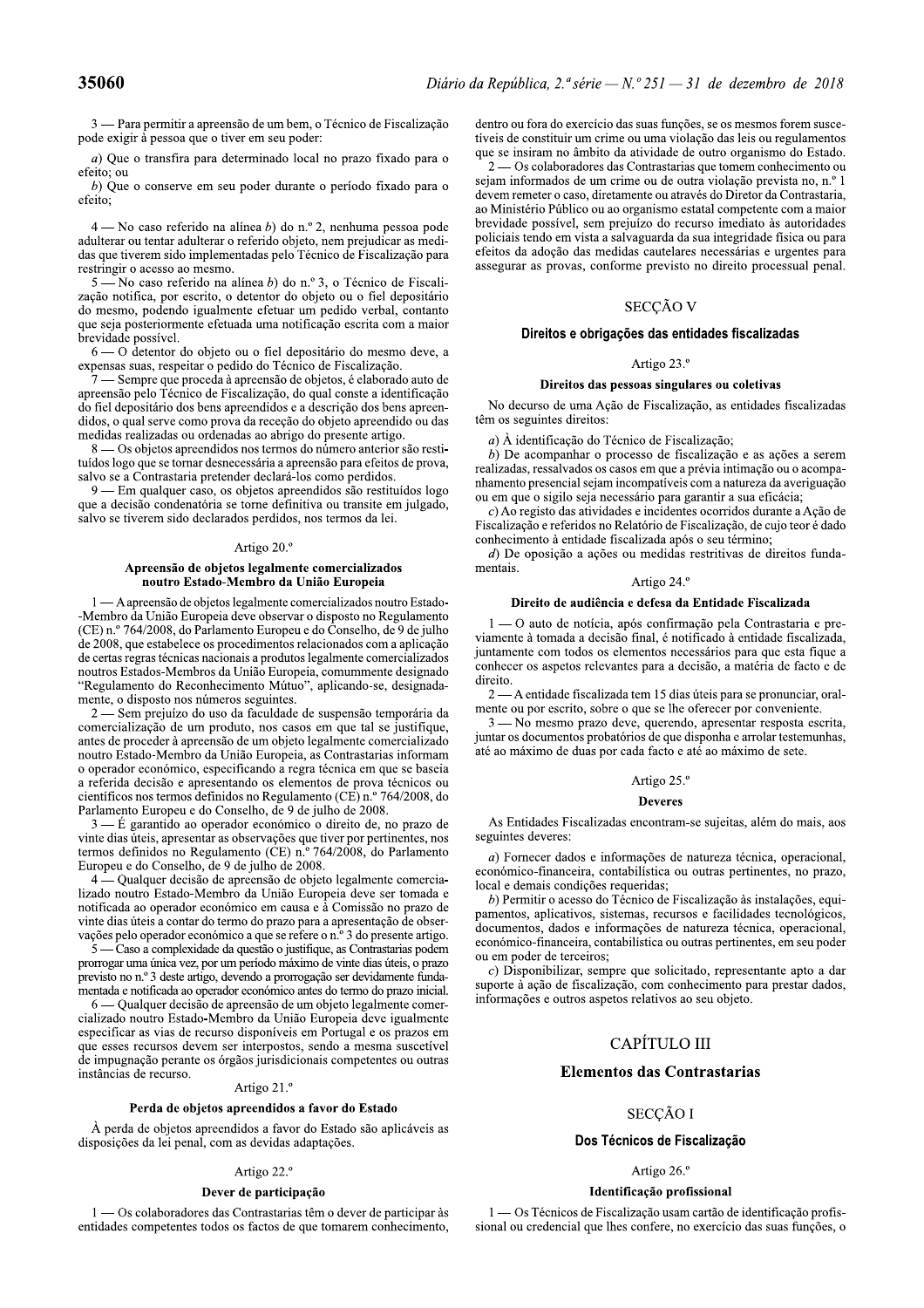direito de livre acesso a todas as instalações abertas ao público em que se proceda à compra e venda de artigos com metal precioso

- O cartão de identificação profissional ou credencial é exibido antes da realização de qualquer atividade de fiscalização.

 $3 - 0$  cartão de identificação ou credencial é renovado sempre que ocorra alteração na situação profissional do respetivo titular.

- Quem cessar o exercício de funções como Técnico de Fiscalização devolve o cartão de identificação ou credencial à INCM assim que possível ou após solicitação para esse efeito, sem exceder o prazo de vinte (20) dias úteis.

 $5 - A$  não devolução do cartão de identificação no referido prazo constitui crime de desobediência, previsto e punido nos termos do Código Penal.

### Artigo 27.º

### Competências dos Técnicos de Fiscalização

Compete aos Técnicos de Fiscalização:

 $a)$  Desenvolver atividades de inspeção e controlo no âmbito das competências e poderes das Contrastarias;

b) Desenvolver atividades de fiscalização no âmbito das competências e poderes das Contrastarias:

 $c)$  Recolher, estudar e analisar todos os elementos necessários para realizar Ações de Fiscalização;

 $d$ ) Realizar todas as tarefas necessárias para obter, fornecer, transmitir e cruzar informações relativas às atividades objeto de fiscalização;

 $e$ ) Levantar Autos de Notícia de Infração relativos a factos que sejam suscetíveis de constituir infrações ao RJOC;

f) Colher amostras para análise laboratorial;

 $(g)$  Elaborar relatórios sobre as Ações de Fiscalização;

 $\tilde{h}$ ) Auxiliar o Diretor da Contrastaria no exercício das suas funções; *i*) Realizar apreensões e proceder a selagens;

*j*) Examinar os registos relativos às quantidades, à origem e à disposição de materiais para confirmar a exatidão das informações prestadas às Contrastarias:

 $k$ ) Frequentar ações de formação necessárias e adequadas à função de Técnico de Fiscalização.

# **SECCÃO II**

### Impedimentos e incompatibilidades

### Artigo 28.º

### Impedimentos

 $1 - 0s$  Técnicos de Fiscalização estão sujeitos aos impedimentos constantes do Código do Procedimento Administrativo.

2 — Qualquer interessado pode requerer a declaração do impedimento de um Técnico de Fiscalização, nos termos do Artigo 70.º e ss. do Código do Procedimento Administrativo.

3 — Um Técnico de Fiscalização que tenha realizado determinada Ação de Fiscalização não pode, posteriormente, ser responsável por determinar se ocorreu ou não uma infração ao RJOC, ou por propor a aplicação de determinada sanção em resultado da infração, caso seja aplicada.

## Artigo 29.º

### Incompatibilidades

1 - Os Técnicos de Fiscalização não podem desenvolver qualquer atividade industrial, comercial, de importação ou de exportação relativa a artigos com metais preciosos, seja diretamente, por interposta pessoa, individualmente, ou por meio de uma sociedade comercial.

2 — Para efeitos do disposto no número anterior, os Técnicos de Fiscalização assinam uma declaração de inexistência de conflito de interesses, nos termos do disposto no Código do Procedimento Administrativo.

 $3 - \dot{E}$  especialmente censurável, em termos disciplinares, o comportamento daquele que, encontrando-se em situação de conflito de interesses, não o comunique de imediato ao respetivo superior hierárquico, nem tome todas as medidas necessárias para suspender a sua participação no mesmo

### Artigo 30.º

### Deveres de segredo e retenção de informação

1 — No procedimento de fiscalização é garantido o tratamento confidencial dos dados e informações de natureza técnica, operacional, económico-financeira e contabilística acedidos e obtidos pelas Contrastarias, bem como a proteção dos dados pessoais das entidades sujeitas a ações de fiscalização, nos termos da legislação aplicável.

- Todos os membros da equipa de fiscalização das Contrastarias têm o especial dever de manter o mais estrito segredo profissional relativamente a todos os factos e assuntos de que tomarem conhecimento durante o exercício das suas funções nas Contrastarias, ou devido a esse exercício.

3 — Os colaboradores das Contrastarias não podem emitir quaisquer declarações ou fazer quaisquer comentários, em público ou privado, em relação aos procedimentos em que estejam envolvidos, salvo com a autorização do Diretor da Contrastaria ou, no caso deste, do Conselho de Administração da INCM, e apenas para defesa da sua honra, para a satisfação de qualquer outro interesse legítimo ou para efeitos de qualquer processo judicial decorrente da implementação ou aplicação do presente regulamento ou de outro diploma legal, quando um tribunal o solicite.

- Todos os colaboradores das Contrastarias e outros membros do  $\overline{4}$ pessoal da INCM que tenham acesso a dados e informações confidenciais em resultado do exercício das suas funções de fiscalização e de funções relativas a infrações, devem manter essas informações em estrita confidencialidade e sujeitas a segredo profissional.

# **CAPÍTULO IV**

### Disposições Finais

### Artigo 31.º

### Segredo profissional

- Todos os colaboradores das Contrastarias são obrigados a manter segredo profissional relativamente a factos, informações, registos e documentos de natureza confidencial, ou que tenham sido fornecidos a título confidencial, e de que tenham conhecimento em virtude do exercício ou por força do exercício das suas funções.

2 — Estão abrangidos pelo dever de segredo profissional a que se refere o presente artigo, qualquer palavra-chave e todos os outros meios especiais de acesso atribuídos a um colaborador ao serviço das Contrastarias para lhe permitir o acesso a ficheiros ou bases de dados, devendo o colaborador:

 $a)$  Manter sempre a confidencialidade da palavra-chave e de todos os outros meios especiais de acesso;

 $b)$  Restituir às Contrastarias a palavra-chave e todos os outros meios especiais de acesso que lhe tenham sido atribuídos, quando cesse o exercício das funções que estiveram na origem da sua atribuição.

3 — É especialmente censurável, em termos disciplinares, o comportamento daquele que divulgue ou permita a outrem que divulgue, informações confidenciais com a intenção de obter para si ou para terceiros benefícios ou vantagens patrimoniais.

- A lei, a autoridade legítima ou o interesse da justiça podem determinar a cessação do dever de segredo profissional.

- Os dados e informações obtidos no decurso de Ações de Fiscalização são contudo admissíveis como meios de prova relativamente à prática de infrações detetadas.

- Todos os Técnicos de Fiscalização e colaboradores das Contrastarias subscrevem compromisso de confidencialidade.

# Artigo 32.º

### Sancões

As sanções concretamente aplicáveis e a sua determinação operam-se nos termos do RJOC.

# Artigo 33.º

### Admissibilidade e tratamento de provas

1 — São admissíveis todas as provas não proibidas por lei.

- As provas que podem ser utilizadas num processo contraordenacional incluem, nomeadamente, todos os meios de prova previstos no Código de Processo Penal.

- Todas as provas e/ou amostras colhidas em sede de Ação de Fiscalização e que fundamentam a decisão condenatória devem permanecer inalteradas, seladas e em local seguro e disponíveis para exame por parte de outras autoridades administrativas ou judiciais ou dos respetivos fieis depositários, até ao termo do prazo legalmente admissível para a apresentação de eventuais recursos administrativos ou judiciais da decisão condenatória a que essas provas e/ou amostras respeitam, ou até ao trânsito em julgado da decisão dos referidos recursos.

### Artigo 34.º

### Alterações ao Regulamento

As alterações ao presente Regulamento observarão o procedimento previsto no Código do Procedimento Administrativo.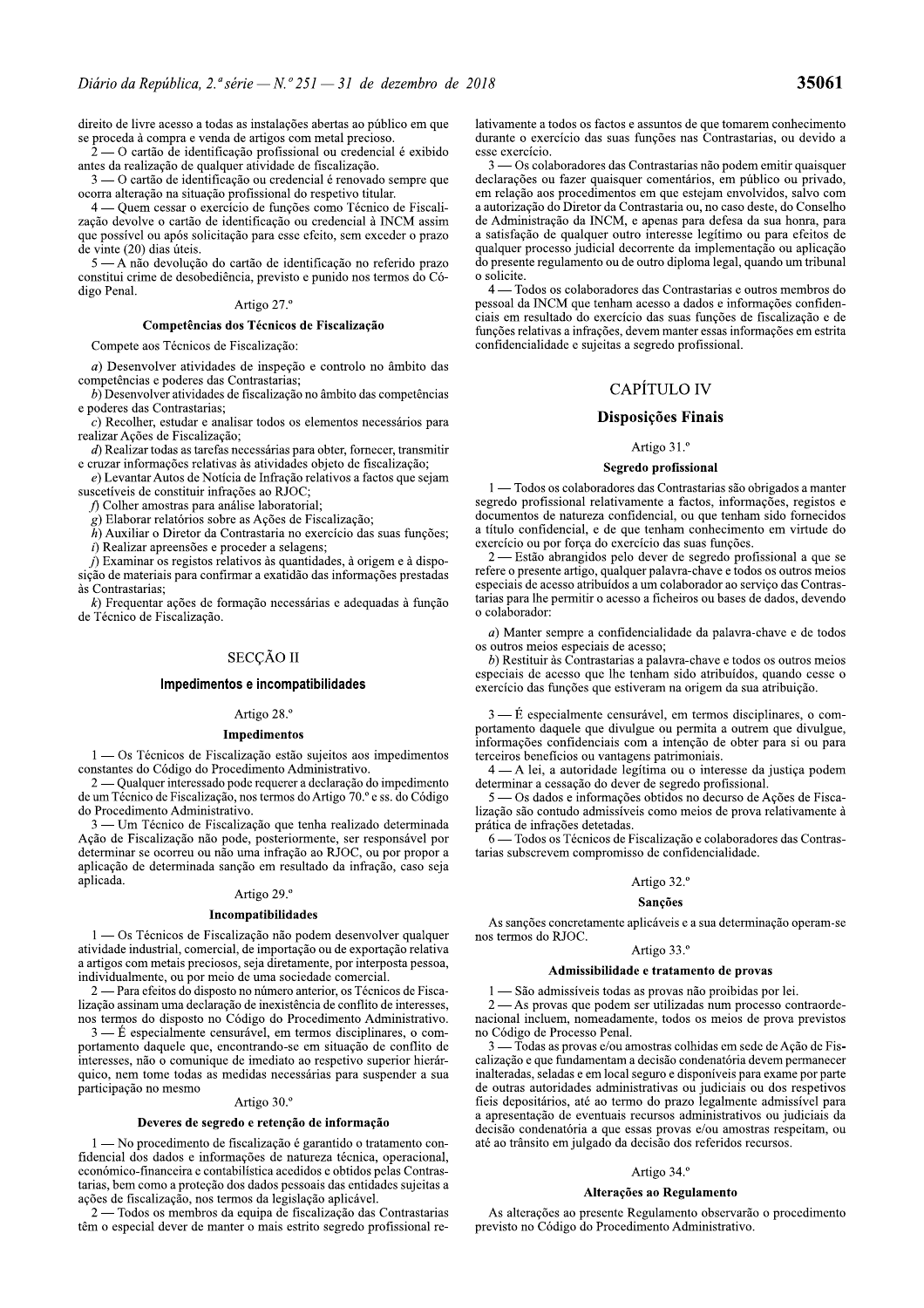# **ANEXOI**

Assinatura do Infrator

Assinatura do individuo responsável

# **ANEXO II**

 $\frac{1}{\sqrt{2}}$ 

RELATÓRIO DE FISCALIZAÇÃO AUTO DE NOTICIA DE INFRAÇÃO POR FAVOR PREENCHA EM LETRAS MAIÚSCULAS POR FAVOR PREENCHA EM LETRAS MAIÚSCULAS INFORMACÓES BÁSICAS INFORMAÇÕES BÁSICAS No dia \_\_\_\_, de \_\_\_\_\_\_\_\_\_, do ano 20\_\_\_\_\_, pelas \_\_\_\_<br>(dia)  $\frac{1}{(a\alpha)}$ horas, em \_ No dia \_\_\_\_\_ de \_\_\_\_\_\_\_\_\_\_, do ano 20\_\_\_\_\_, pelas \_\_\_\_<br>(dia)  $\frac{1}{(a\alpha)}$ horas, em  $\frac{1}{(\hbar or a)}$  $(cidade)$  $(hora)$ (local) etrito de \_\_ Distrito de  $(distrib)$ (distrito) , na qualidade de \_\_\_\_\_\_\_, na qualidade de\_\_\_\_\_ Eu (Nome da pessoa) (cargo)  $(None\ do\ Tecnico\ de\ Fiscalização)$ (função) no exercício das minhas funções realizei a seguinte Ação de Fiscalização: no pleno exercício dos meus planos, comunico o seguinte No caso de pessoas singulares: No caso de pessoas coletivas: No caso de pessoas singulares: No caso de pessoas coletivas  $(nome)$  $(nome)$  $(nome)$  $(nome)$ de nacionalidade \_  $\rm NIPC$ de nacionalidade \_\_  $\ensuremath{\text{NIPC}}$ na qualidade de \_\_\_\_\_\_ (qualidade)  $\mathtt{nascido(a) a \_\_\_\_\_\_\_\_\_\_\_\_\_\_\_\_\_\_}$ , residente em na qualidade de $\_$  $(qualidade)$ portador de  $\label{eq:2} (documento~de~identity~cap~do)$ portador de <br> $\label{eq:2} (document to \: de\: identificaçdo)$ portador de  $\_$ portador de (documento de identificação) (documento de identificação) \_ emitido a \_\_\_/\_ emitido a \_\_\_\_ (n.º do doc. de identificação) (dia/mês/ano)  $\overline{h^2}$ do doc. de identificação)  $\overline{di\alpha/m}$ ês/ano) com sede em com sede em \_\_ Outras informações relevantes: Outras informações relevantes: Outras informações relevantes: Outras informações relevantes: INFRACCÃO COMETIDA por favor descreva: PROCEDIMENTOS REALIZADOS E MÉTODOS UTILIZADOS por favor descreva CONSTATAÇÕES EM VIOLAÇÃO por favor descreva .<br>por favor introduza a(s) disposição(ões) violada(s) TESTEMUNHAS , portador de \_  $\overbrace{(\text{document to de identificação})}$  $(nome)$ **TESTEMUNHAS**  $\rm n^{\,0}$ \_, residente em \_  $emitido a / /$ , portador de  $\overline{\phantom{a}}$ , n.º de telefone  $\overline{\phantom{a}}$ (documento de identificação)  $(nome)$  $n^2$ , portador de  $(nome)$  $\left(documento\ de\ identificação\right)$ .<br>\_ residente em \_  $\mathfrak{n}^{\mathfrak{g}}$ , emitido a  $/$  / , portador de \_ (documento de identificação)  $(nome)$  ${\tt n}^{\tt o}$ emitido a , residente em , portador de  $\frac{1}{2}$  n.º de telefone  $\frac{1}{2}$  $(nome)$ (documento de identificação) \_\_/ \_\_\_\_ , residente em .<br>\_ , n.º de telefone \_\_\_\_\_\_\_\_\_  $n^2$ , emitido a  $\sqrt{2}$ ortador de \_ (documento de identificação)  $(nome)$  $n^2$ . emitido a \_ PROVAS RECOLHIDAS or favor indicar tipo e descrição OBSERVACÓES-Quando aplicável OUTRAS ORSERVAÇÕES Assinatura do Técnico de Fiscalização Data da receção pela Contrastaria  $\frac{1}{2}$ Assinatura do Técnico de Fiscalização